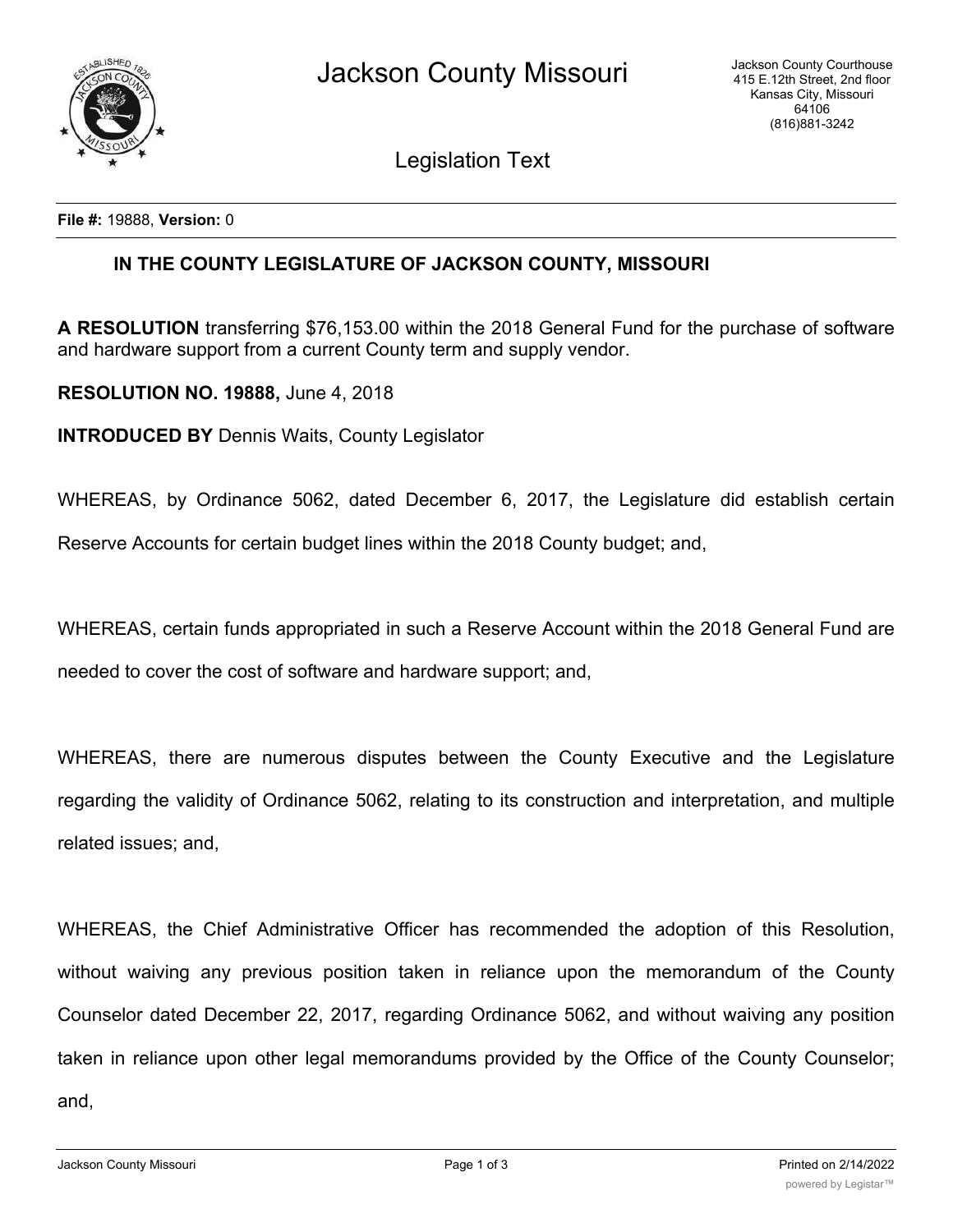WHEREAS, the Legislature recognizes that funds identified as Reserve Funds in the adopted 2018 budget within the General Fund are required to be designated for use by the IT Department for software and hardware support; and,

WHEREAS, the Chief Administrative Officer has requested that the funds identified in this Resolution be made available for such use by the IT Department within the 2018 budget; and,

WHEREAS the County Legislature agrees that funds described in this Resolution should be made available for such use by posting to a certain budget line item in non-departmental budget or otherwise for calendar year 2018 by the County's Finance and Purchasing Department; now therefore,

BE IT RESOLVED by the County Legislature of Jackson County, Missouri, that the following transfer or equivalent documentation/identification, to accomplish posting of the funds in the Jackson County Budget management system so that the funds are available for immediate use and expenditure within the 2018 Budget, be and hereby is authorized:

| <b>DEPARTMENT/DIVISION</b>                          | <b>CHARACTER/DESCRIPTION</b>                                     | <b>FROM</b><br><u>TO</u> |          |
|-----------------------------------------------------|------------------------------------------------------------------|--------------------------|----------|
| <b>General Fund</b><br>Reserve<br>001-8006          | 56835 - Reserve Operating                                        | \$76,153                 |          |
| Non-Departmental<br>General<br>001-5101<br>001-5101 | 56662- Software Maintenance<br>56790- Other Contractual Services | \$10,398                 | \$65,755 |